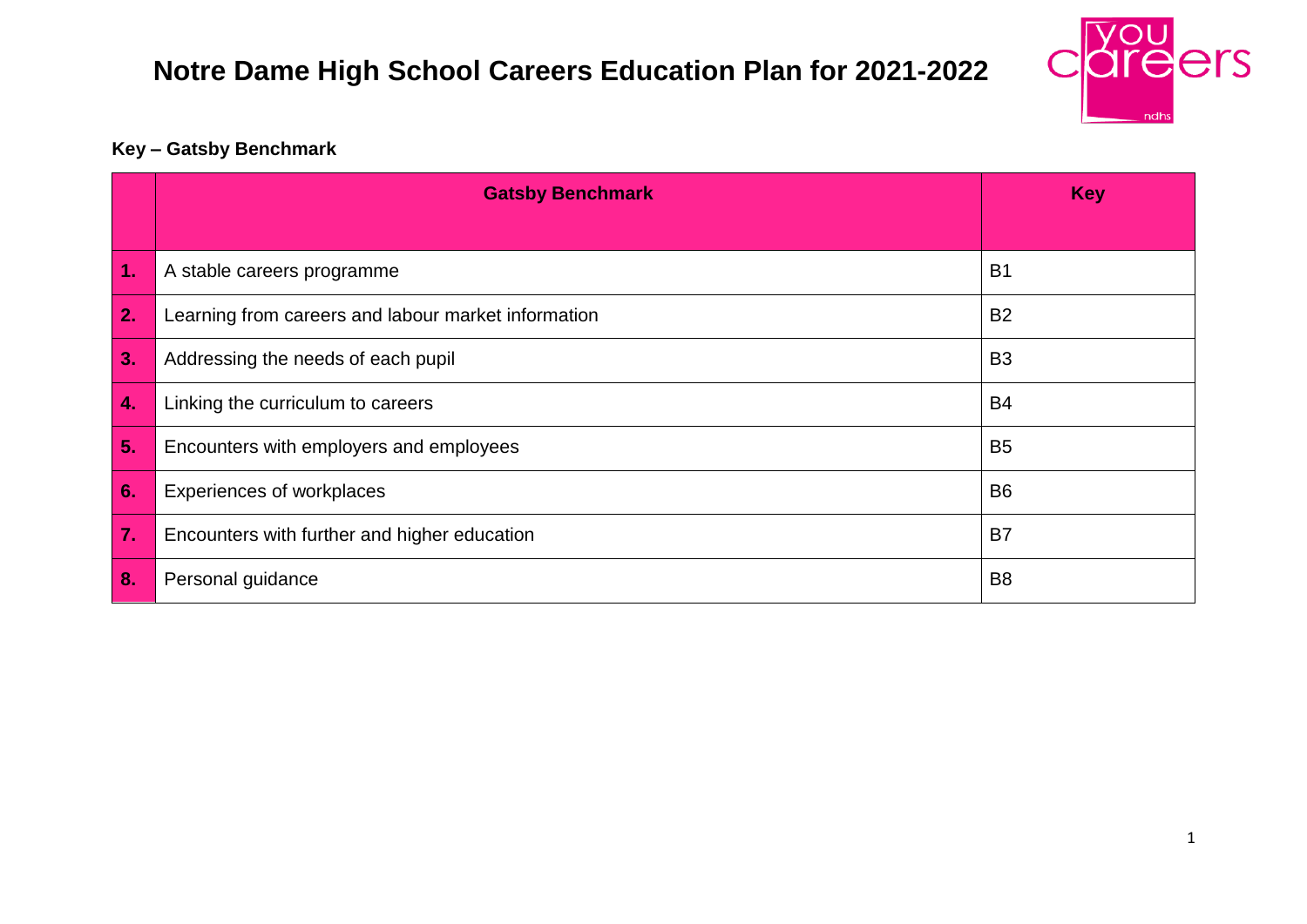

|                   | <b>Autumn Term</b> | <b>Spring Term</b>                                                                                                                                                                                                              | <b>Summer Term</b>                                                                                                                                                                                                                                                                     |
|-------------------|--------------------|---------------------------------------------------------------------------------------------------------------------------------------------------------------------------------------------------------------------------------|----------------------------------------------------------------------------------------------------------------------------------------------------------------------------------------------------------------------------------------------------------------------------------------|
| Year <sub>7</sub> |                    | <b>B4 - National Careers Week -</b><br>7th-11th March 2022<br>Virtual form time activity $-$<br>$\bullet$<br>Careers quiz<br>Subject teachers to link<br>$\bullet$<br>careers to their subject                                  | <b>B5 - Stereotype Event - June</b><br>2022<br>Invite up to 10 individuals with<br>$\bullet$<br>different job roles all in civilian<br>clothes, pupils have to guess<br>what their job role is and why<br>they drew that conclusion.<br>Reflect on stereotypes for<br>certain careers. |
| Year <sub>8</sub> |                    | <b>B4 - National Careers Week -</b><br>March - 7 <sup>th</sup> -11 <sup>th</sup> March 2022<br>Virtual form time activity $-$<br>$\bullet$<br>Careers quiz<br>Subject teachers to link<br>$\bullet$<br>careers to their subject | <b>B6 - Work Shadowing - July</b><br>2022<br>Student to shadow<br>$\bullet$<br>parents/family member for a<br>single day.<br>B2 - PSHE - Ongoing<br>Introduction to CEIAG<br>$\bullet$                                                                                                 |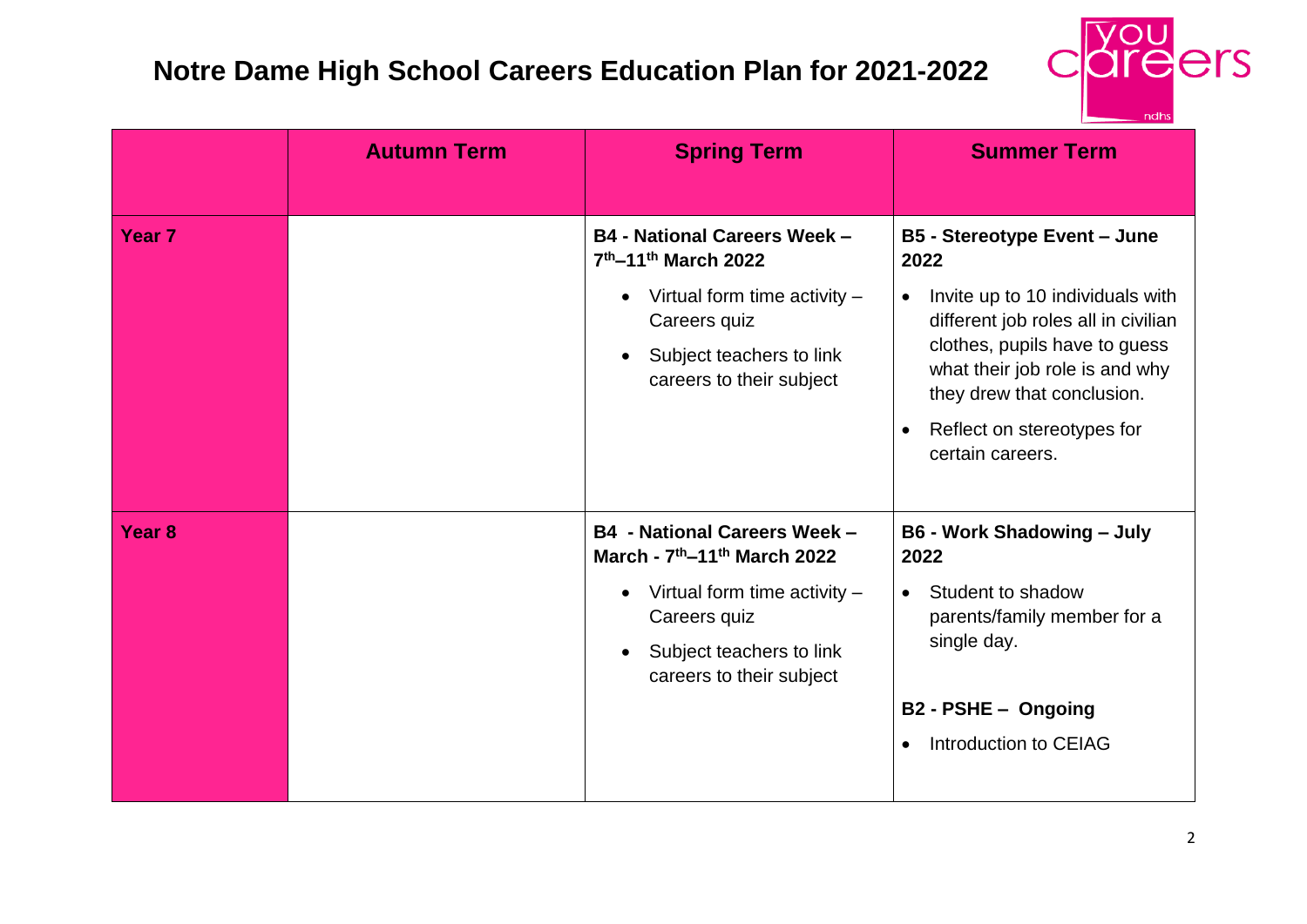

|        | <b>B2 - GO4SET</b><br>10 week Science, Technology,<br>$\bullet$<br><b>Engineering and Mathematics</b><br>project (STEM) Project.                                                                                                                            | Likes and dislikes linked to<br>$\bullet$<br>jobs<br>Students learn about making<br>$\bullet$<br>choices and their future.<br><b>Budgeting</b><br>$\bullet$<br><b>B8 - Independent Careers</b><br><b>Advice - Ongoing</b> |
|--------|-------------------------------------------------------------------------------------------------------------------------------------------------------------------------------------------------------------------------------------------------------------|---------------------------------------------------------------------------------------------------------------------------------------------------------------------------------------------------------------------------|
|        |                                                                                                                                                                                                                                                             | Students can self-refer and<br>$\bullet$<br>teachers and support staff can<br>refer students to the school's<br><b>Independent Careers Advisor</b><br>to discuss pathway options.                                         |
| Year 9 | <b>B5-Year 9 Speed Networking</b><br>Event - January 2022<br>Speed networking event where<br>$\bullet$<br>students will engage with a<br>range of employers/employees.<br><b>B4 - National Careers Week -</b><br>March - $7th$ -11 <sup>th</sup> March 2022 |                                                                                                                                                                                                                           |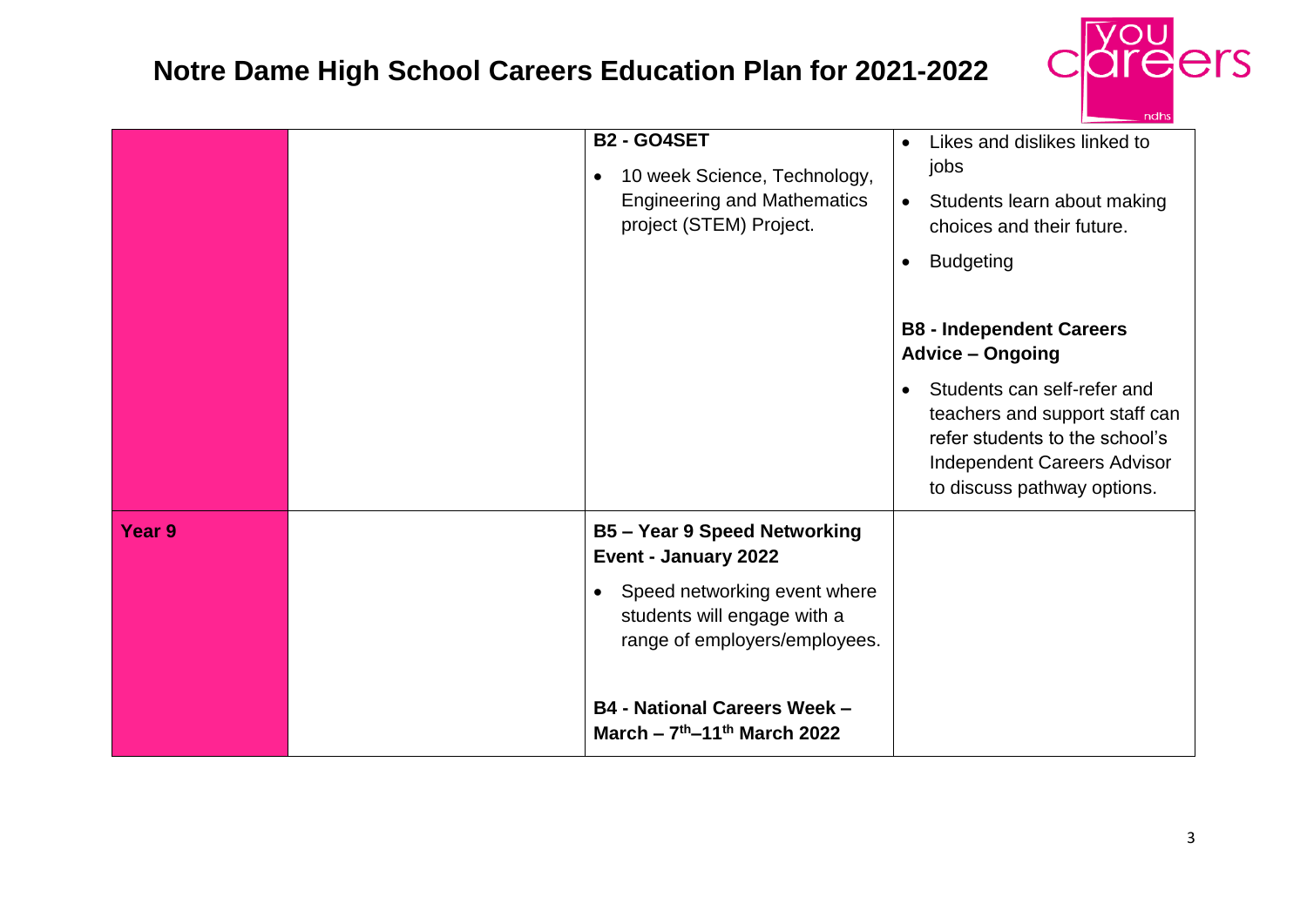

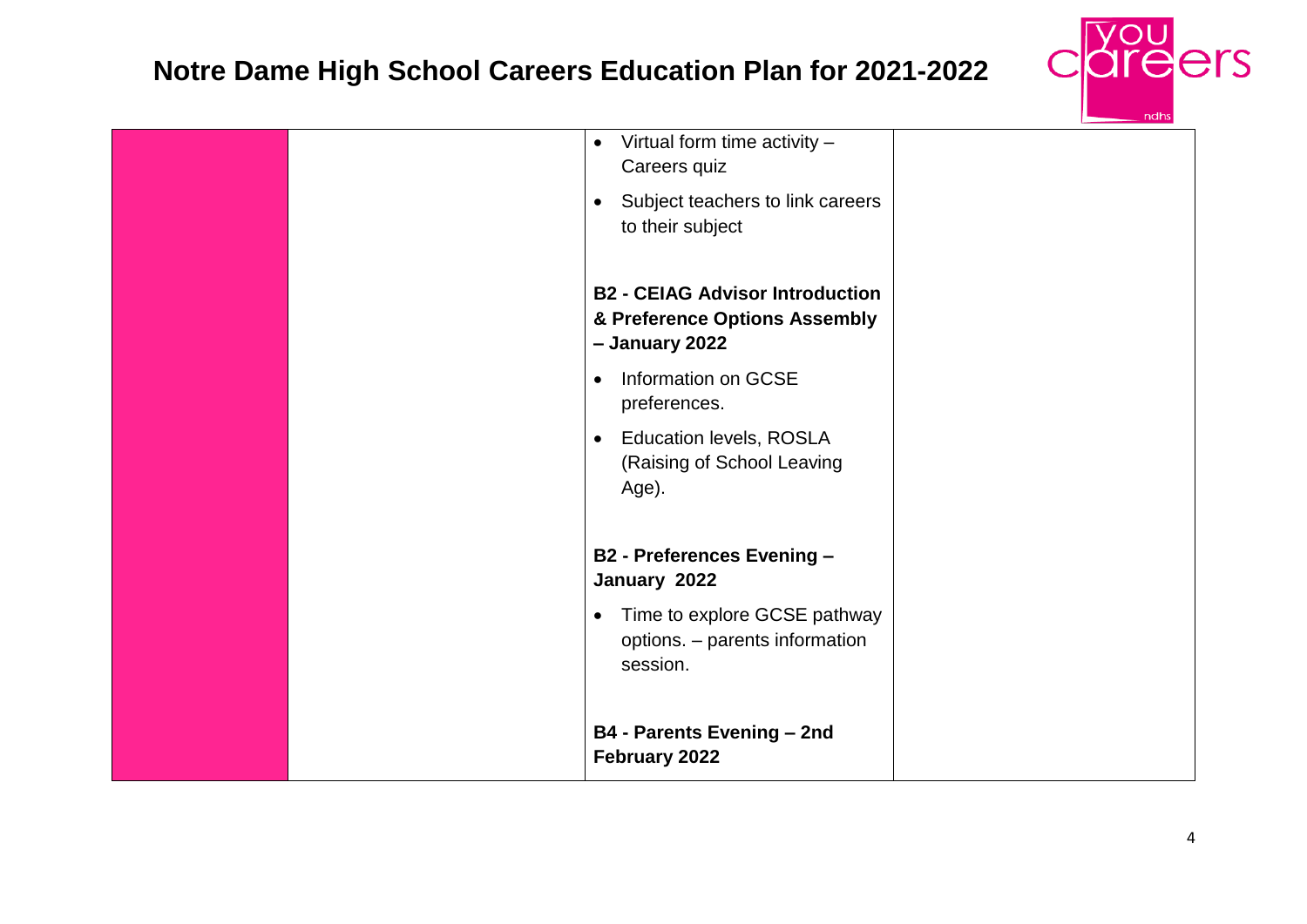

| <b>Advice - Ongoing</b><br>Students can self-refer and<br>$\bullet$<br>teachers/support staff can refer<br>students to the school's<br>Independent Careers Advisor to<br>discuss pathway options.<br>Independent careers advisor to<br>attend EHCP reviews and/or<br>see students for one to one<br>guidance interviews.<br><b>B2 - PSHE Sessions - Ongoing</b> |  |
|-----------------------------------------------------------------------------------------------------------------------------------------------------------------------------------------------------------------------------------------------------------------------------------------------------------------------------------------------------------------|--|
| Pupils with their Parents get the<br>$\bullet$<br>opportunity to speak to subject<br>teachers about GCSE courses<br>they are considering studying.<br>Independent Careers Advisor<br>available to talk to pupils and<br>parents about their GCSE<br>pathway choices and future<br>career ideas.<br><b>B8 - Independent Careers</b>                              |  |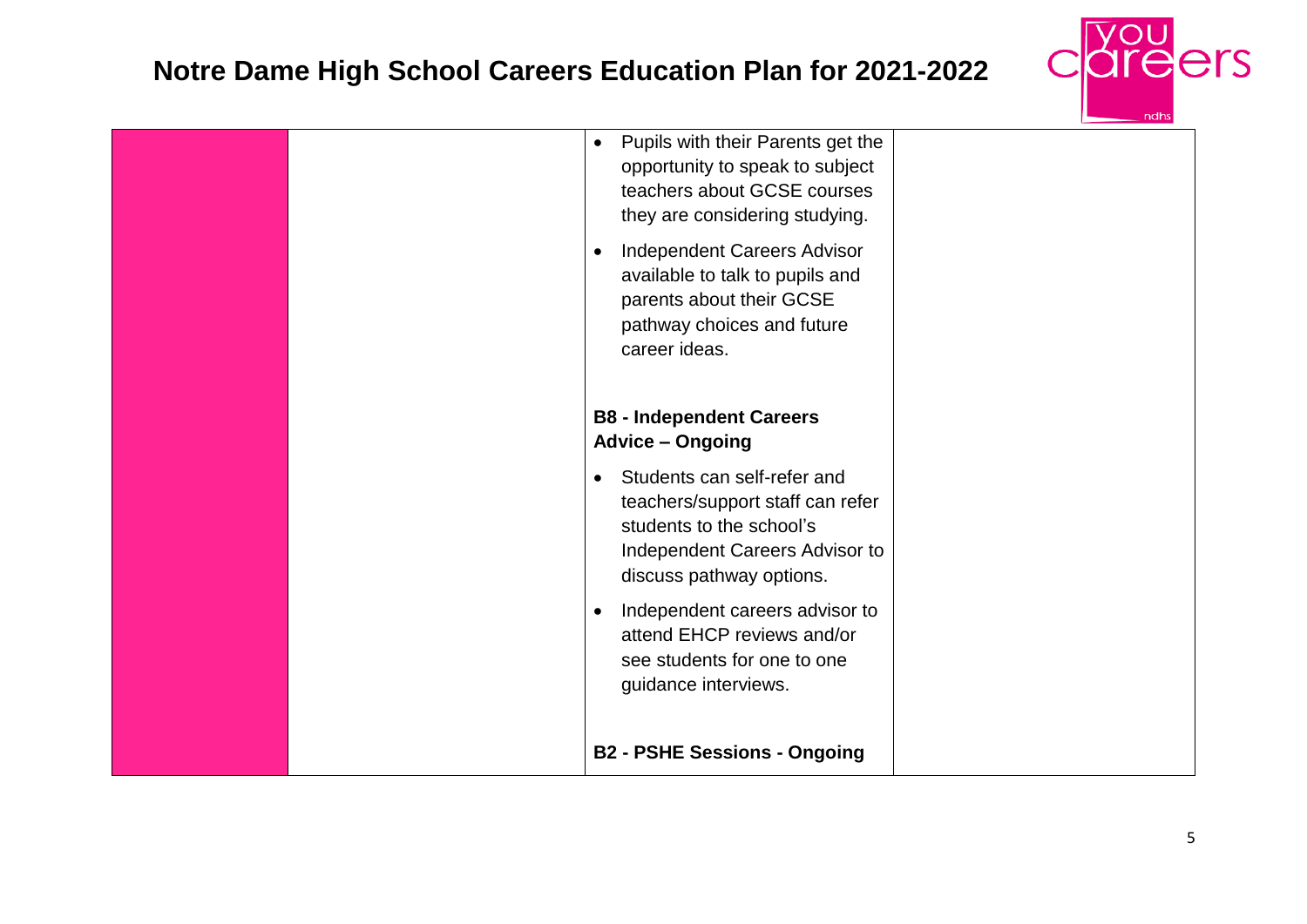

|         |                                                                                                                                                 | Students will cover the following<br>topics:<br>Introduction, Planning your<br>decision year and your network<br><b>Personal Qualities</b><br>Your Future – Skills for life and<br>work<br>Learning styles and being<br>enterprising                                                                                                                                |                                                                                                                                                                                                                                                                                                                                                       |
|---------|-------------------------------------------------------------------------------------------------------------------------------------------------|---------------------------------------------------------------------------------------------------------------------------------------------------------------------------------------------------------------------------------------------------------------------------------------------------------------------------------------------------------------------|-------------------------------------------------------------------------------------------------------------------------------------------------------------------------------------------------------------------------------------------------------------------------------------------------------------------------------------------------------|
| Year 10 | <b>B2 - PSHE Sessions - Ongoing</b><br><b>Students will cover Money</b><br>Matters topics including:<br><b>Budgeting</b><br>Earnings & Taxation | <b>B5 - National Careers week -</b><br>March 7th-11th March 2022<br><b>Norfolk Skills &amp; Careers Festival</b><br>$-9$ <sup>th</sup> /10 <sup>th</sup> March 2022<br><b>Held at The Norfolk</b><br>Showground.<br>Attend careers festival, meeting<br>a variety of exhibitors and take<br>part in interactive activities.<br><b>B8 - Careers Advice - Ongoing</b> | <b>B2 - CEIAG Assembly - April</b><br>2022<br>Students to be advised of post-<br>$\bullet$<br>16 options available to them<br>after GCSEs<br>Outline a time framework of<br>applying for next steps.<br>What support is available to<br>$\bullet$<br>help students decide what their<br>next steps maybe, including<br>having a backup plan in place. |
|         |                                                                                                                                                 | Independent careers advisor to<br>attend EHCP reviews and/or                                                                                                                                                                                                                                                                                                        | <b>B2 - PSHE Lessons - Ongoing</b>                                                                                                                                                                                                                                                                                                                    |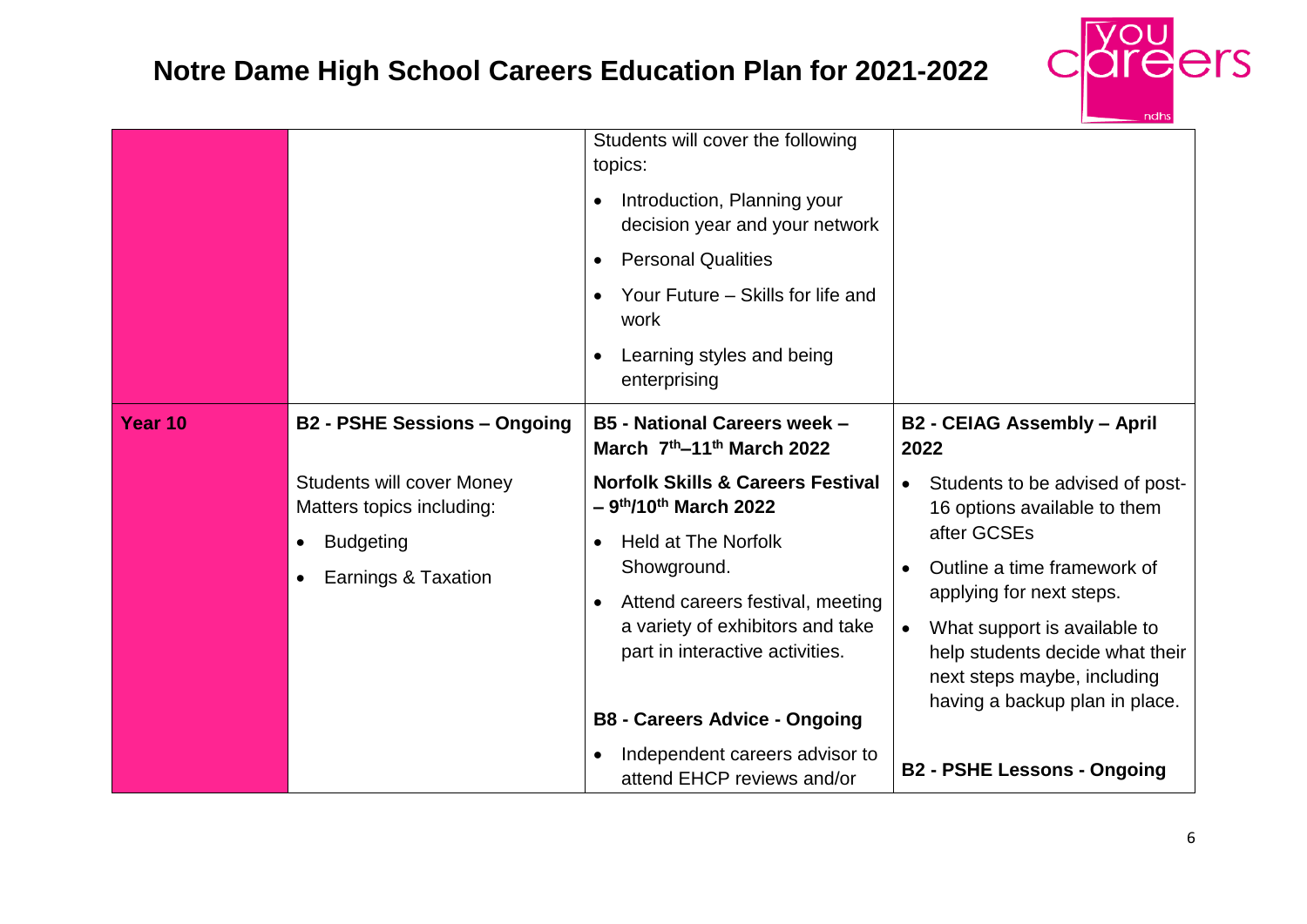

|         |                                                                | see students these students for<br>a one to one guidance<br>interview.<br>Independent careers advisor to<br>see year 10 students who have<br>been referred by Head of Year,<br>pastoral support due to low<br>attendance, under achieving,<br>and pupil premium.<br>B8 - Parents Evening - 30th<br><b>March 2022</b><br>Independent careers advisor to<br>$\bullet$<br>attend parents evening to talk<br>to pupils and parents about<br>post 16 options. | Students will cover the following<br>topics:<br>Skills & qualities<br>$\bullet$<br><b>Job Satisfaction</b><br>$\bullet$<br><b>Interviews</b><br>$\bullet$<br><b>CVs and Personal statements</b><br>$\bullet$<br>How to apply for jobs.<br>$\bullet$<br>Register on:<br>$\bullet$<br>www.helpyouchoose.org. |
|---------|----------------------------------------------------------------|----------------------------------------------------------------------------------------------------------------------------------------------------------------------------------------------------------------------------------------------------------------------------------------------------------------------------------------------------------------------------------------------------------------------------------------------------------|------------------------------------------------------------------------------------------------------------------------------------------------------------------------------------------------------------------------------------------------------------------------------------------------------------|
| Year 11 | B2 - CEIAG Assembly -                                          | <b>B4 - National Careers Week -</b>                                                                                                                                                                                                                                                                                                                                                                                                                      | <b>B8 &amp; B3 - Monitoring potential</b>                                                                                                                                                                                                                                                                  |
|         | September 2021                                                 | March – $7^{th}$ –11 <sup>th</sup> March 2022                                                                                                                                                                                                                                                                                                                                                                                                            | <b>NEET Students - Ongoing</b>                                                                                                                                                                                                                                                                             |
|         | Refresh on options available                                   | Virtual form time activity $-$                                                                                                                                                                                                                                                                                                                                                                                                                           | With Support of Norfolk County                                                                                                                                                                                                                                                                             |
|         | $\bullet$                                                      | $\bullet$                                                                                                                                                                                                                                                                                                                                                                                                                                                | $\bullet$                                                                                                                                                                                                                                                                                                  |
|         | after GCSEs                                                    | Careers quiz                                                                                                                                                                                                                                                                                                                                                                                                                                             | Council and school tracking to                                                                                                                                                                                                                                                                             |
|         | Decision making – attending<br>$\bullet$<br>open days/evenings | Subject teachers to link careers<br>to their subject                                                                                                                                                                                                                                                                                                                                                                                                     | monitor students' course<br>offers, to ensure the whole<br>Year group has an offer of<br>learning.                                                                                                                                                                                                         |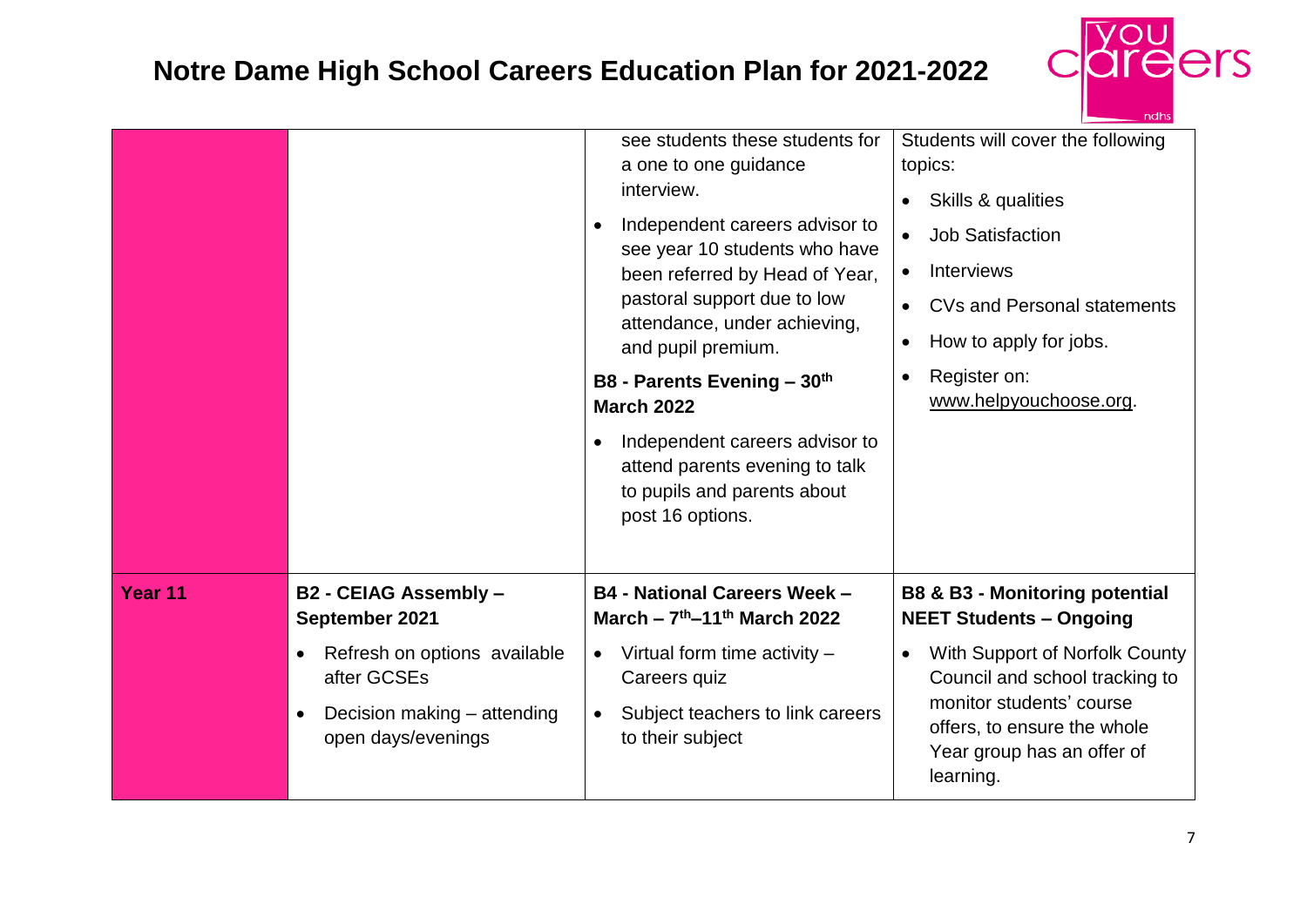

|                                                                                                                                                                                                                                                                                                                       |                                                                                                                                                                                                                                                                                                         | ndhs                                                                                                                                                                                                                             |
|-----------------------------------------------------------------------------------------------------------------------------------------------------------------------------------------------------------------------------------------------------------------------------------------------------------------------|---------------------------------------------------------------------------------------------------------------------------------------------------------------------------------------------------------------------------------------------------------------------------------------------------------|----------------------------------------------------------------------------------------------------------------------------------------------------------------------------------------------------------------------------------|
| Applications for post 16<br>$\bullet$<br>options via<br>Helpyouchoose.org and<br>deadlines<br><b>B8 - Careers Advice - Ongoing</b>                                                                                                                                                                                    | <b>B8 - Mock Envelope Event</b><br>Year 11 students to receive<br>$\bullet$<br>mock exam results.<br>Independent careers advisor<br>$\bullet$<br>available to support students                                                                                                                          | <b>Independent Careers Advisor</b><br>to offer one to one careers<br>appointments to students that<br>have no offers of learning.<br>B7 - GCSE Results Day - 25th                                                                |
| Pupils can self-refer for an<br>appointment or via Head of<br>Year, Form Tutors, Pastoral<br>Staff can refer students for<br>one to one appointments with<br>an independent careers<br>advisor.<br><b>Careers Advisor and Form</b><br>$\bullet$<br>Tutors to support students<br>with post-16 course<br>applications. | <b>B3 - Monitor all students to</b><br>check they have an offer of<br>learning - Ongoing<br>Students that have no course<br>$\bullet$<br>offer to be seen by independent<br>careers advisor who will offer<br>support with exploring options<br>and applications.<br><b>B8 - Apprenticeship Support</b> | <b>August 2022</b><br><b>Independent Careers Advisor</b><br>to attend GCSE results day to<br>offer advice and guidance to<br>any students who have not<br>achieved the entry<br>requirements for their<br>preferred destination. |
| All pupil premium students are<br>$\bullet$<br>offered a careers guidance<br>appointment.<br><b>Independent Careers Advisor</b><br>$\bullet$<br>attends EHCP reviews and/or<br>see students or a one to one<br>guidance interview.                                                                                    | <b>Careers Advisor and CEIAG</b><br>$\bullet$<br>Co-Ordinator to run an<br>assembly explaining what<br>apprenticeships are, where<br>they are advertised and how to<br>apply.<br>Independent Careers Advisor to<br>$\bullet$<br>offer one to one support to                                             |                                                                                                                                                                                                                                  |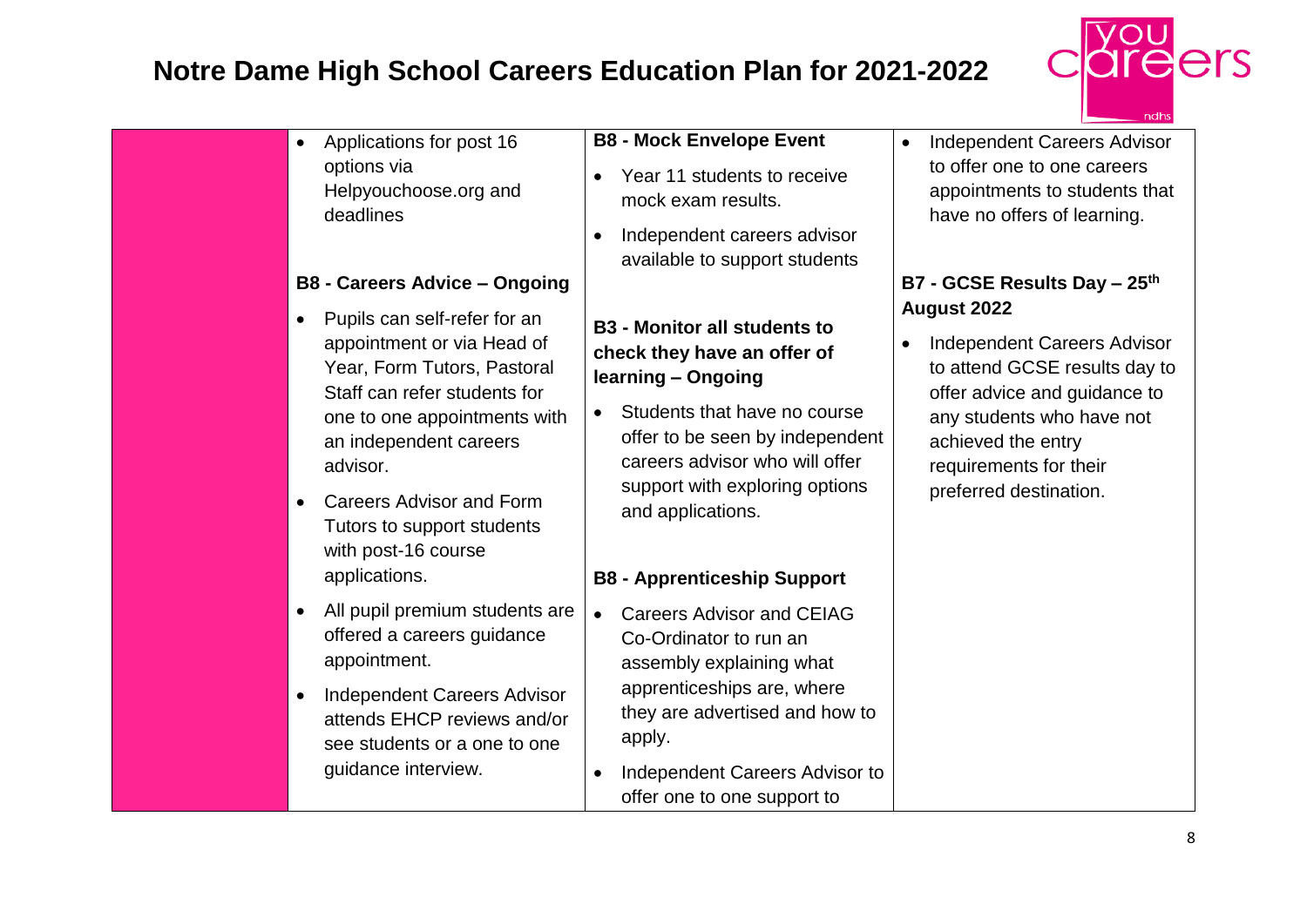

| <b>Independent Careers Advisor</b><br>$\bullet$<br>to visit at home or arrange to<br>see in school, students that<br>are on role but not attending<br>school to offer careers<br>support.                                                                                                                        | students wishing to apply for<br>apprenticeship pathway.<br>School to ensure all students<br>$\bullet$<br>applying for an apprenticeship<br>have a backup plan of a full-<br>time course.                                            |  |
|------------------------------------------------------------------------------------------------------------------------------------------------------------------------------------------------------------------------------------------------------------------------------------------------------------------|--------------------------------------------------------------------------------------------------------------------------------------------------------------------------------------------------------------------------------------|--|
| <b>B3</b> – Careers Advisor to<br>support students that are at<br>risk of NEET<br>Using the RONI rating<br>(Risk of NEET Indicator,<br>careers advisor to support<br>all the students that fit into<br>the higher-level threshold,<br>to ensure a positive<br>transition on to post-16<br>education or training. | <b>B8 - Careers Advice - Ongoing</b><br>Pupils can self-refer for an<br>appointment or via Head of Year,<br>Form Tutors, Pastoral Staff can<br>refer students for one to one<br>appointments with an independent<br>careers advisor. |  |
| <b>B5, B7 - Greater Norwich</b><br><b>Opportunities Fair - 6th</b><br>October 2021<br>Students will attend a live<br>event where they will                                                                                                                                                                       |                                                                                                                                                                                                                                      |  |
| engage with employers,                                                                                                                                                                                                                                                                                           |                                                                                                                                                                                                                                      |  |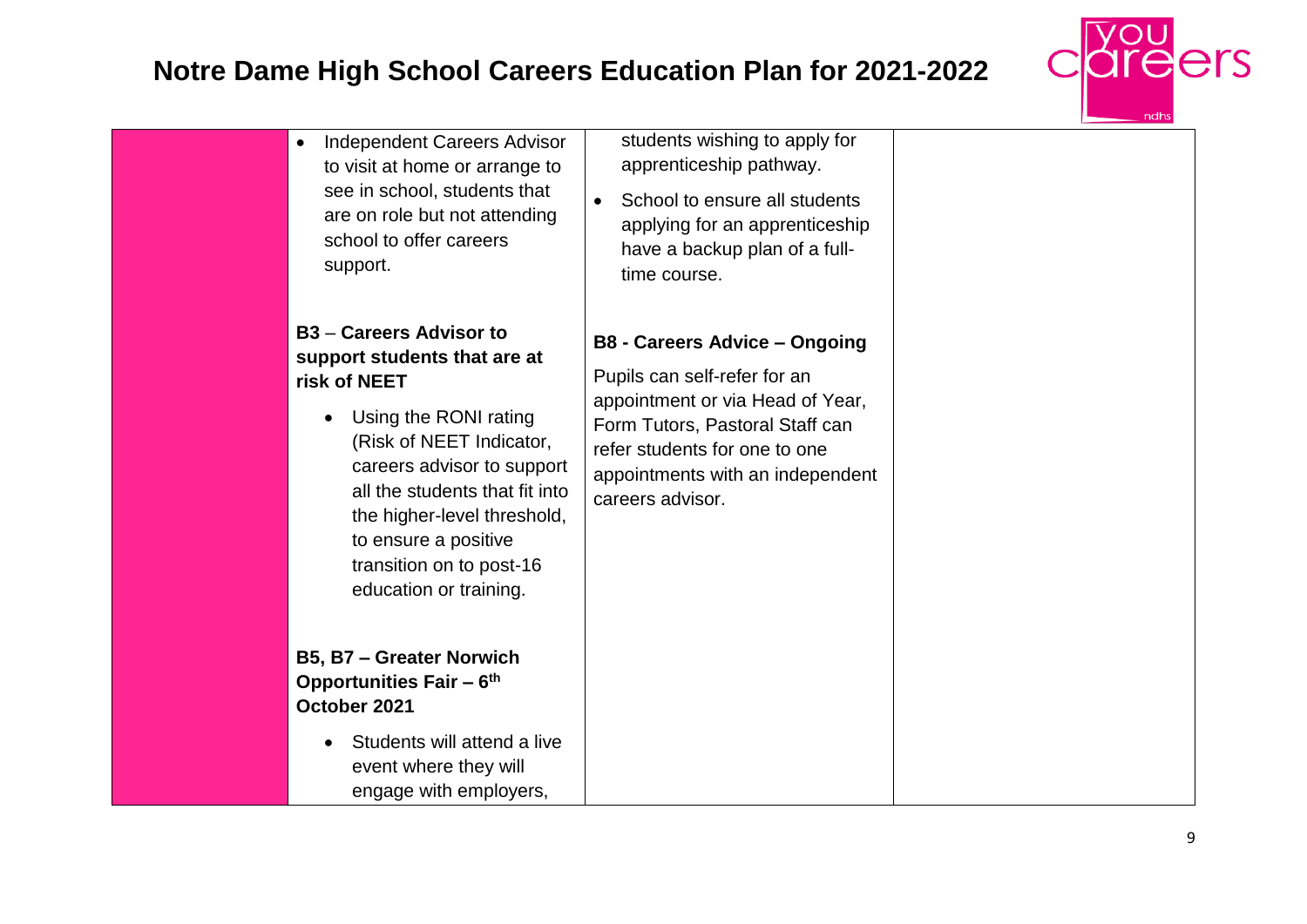

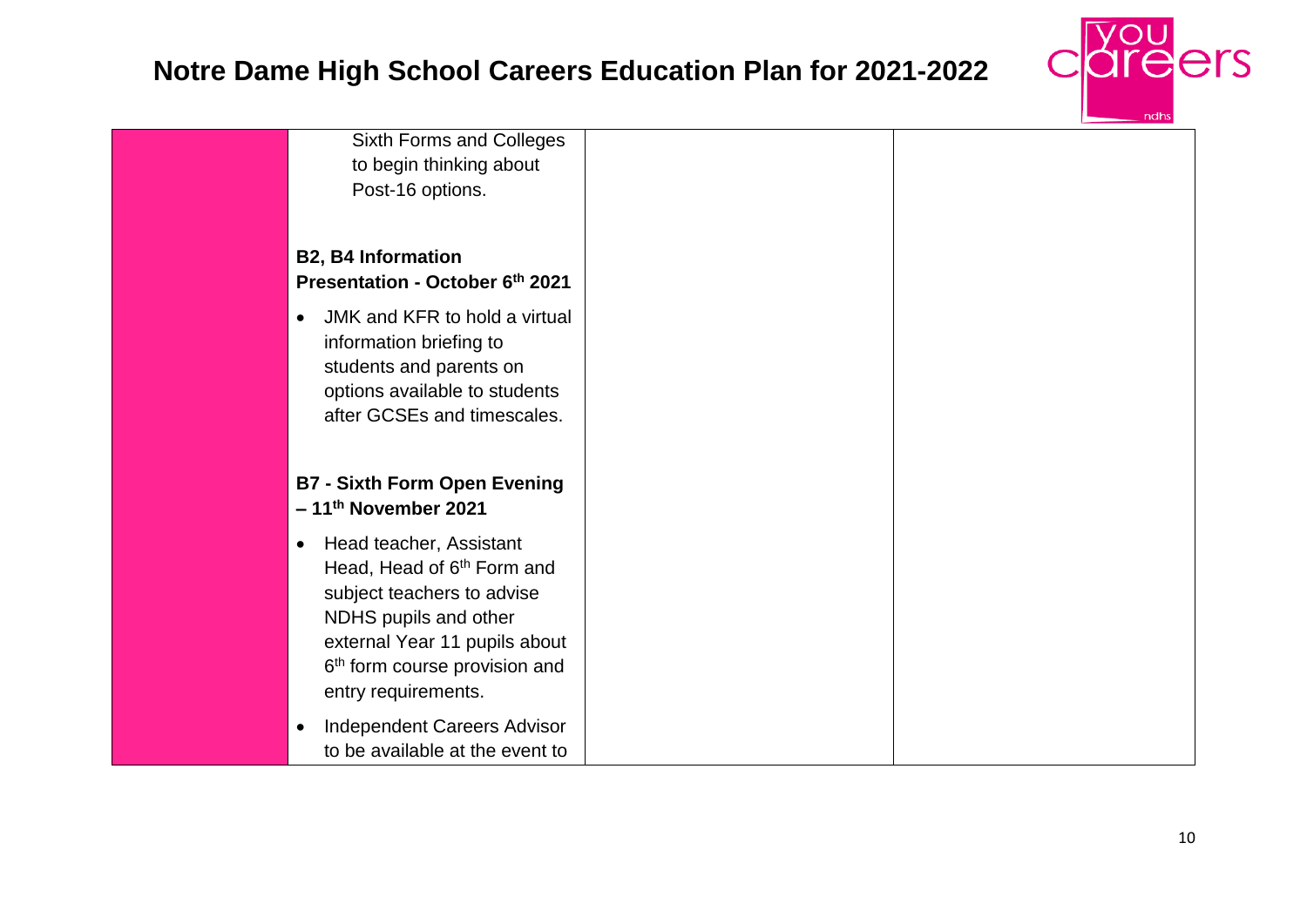

|         | offer impartial careers advice<br>to pupils and parents.                                                                |                                                                                                           |                                                                                                                   |
|---------|-------------------------------------------------------------------------------------------------------------------------|-----------------------------------------------------------------------------------------------------------|-------------------------------------------------------------------------------------------------------------------|
|         | B8 - Parents Evening - 9th<br><b>December</b>                                                                           |                                                                                                           |                                                                                                                   |
|         | Independent careers advisor<br>to attend parents evening to<br>talk to pupils and parents<br>regarding post 16 options. |                                                                                                           |                                                                                                                   |
| Year 12 | <b>B5 - Employer Talks - Ongoing</b><br>Every other Thursday including:                                                 | <b>B4 - National Careers Week -</b><br>7th-11th March 2021                                                | <b>B8 - Parents Evening - April</b><br>2022                                                                       |
|         | Accountancy<br>Law<br><b>Norwich University College</b><br>of the Arts                                                  | Subject teachers to link careers<br>$\bullet$<br>to their subject<br><b>B5 - Employer Talks - Ongoing</b> | Independent careers<br>advisor available to talk to<br>students and parents<br>regarding option after 6th<br>Form |
|         |                                                                                                                         | Every other Thursday:                                                                                     |                                                                                                                   |
|         | B2 - CEIAG Intro Assembly -                                                                                             | <b>Employers TBC</b><br>$\bullet$                                                                         | B7 - Futures Day - July 2022                                                                                      |
|         | <b>November/December 2021</b><br><b>Independent Careers Advisor</b>                                                     |                                                                                                           | <b>Student Higher Education</b><br><b>Finance Talk</b>                                                            |
|         | outlining options after A-levels<br>including university,<br>apprenticeships and gap                                    | <b>B7 - Medicine &amp; Oxbridge</b><br><b>Support - Ongoing</b>                                           | Facilitated by UEA Outreach<br>team                                                                               |
|         | years.                                                                                                                  | Mr Bishop to support those<br>$\bullet$<br>students planning to apply                                     | Make students aware of how<br>to apply for student Finance.                                                       |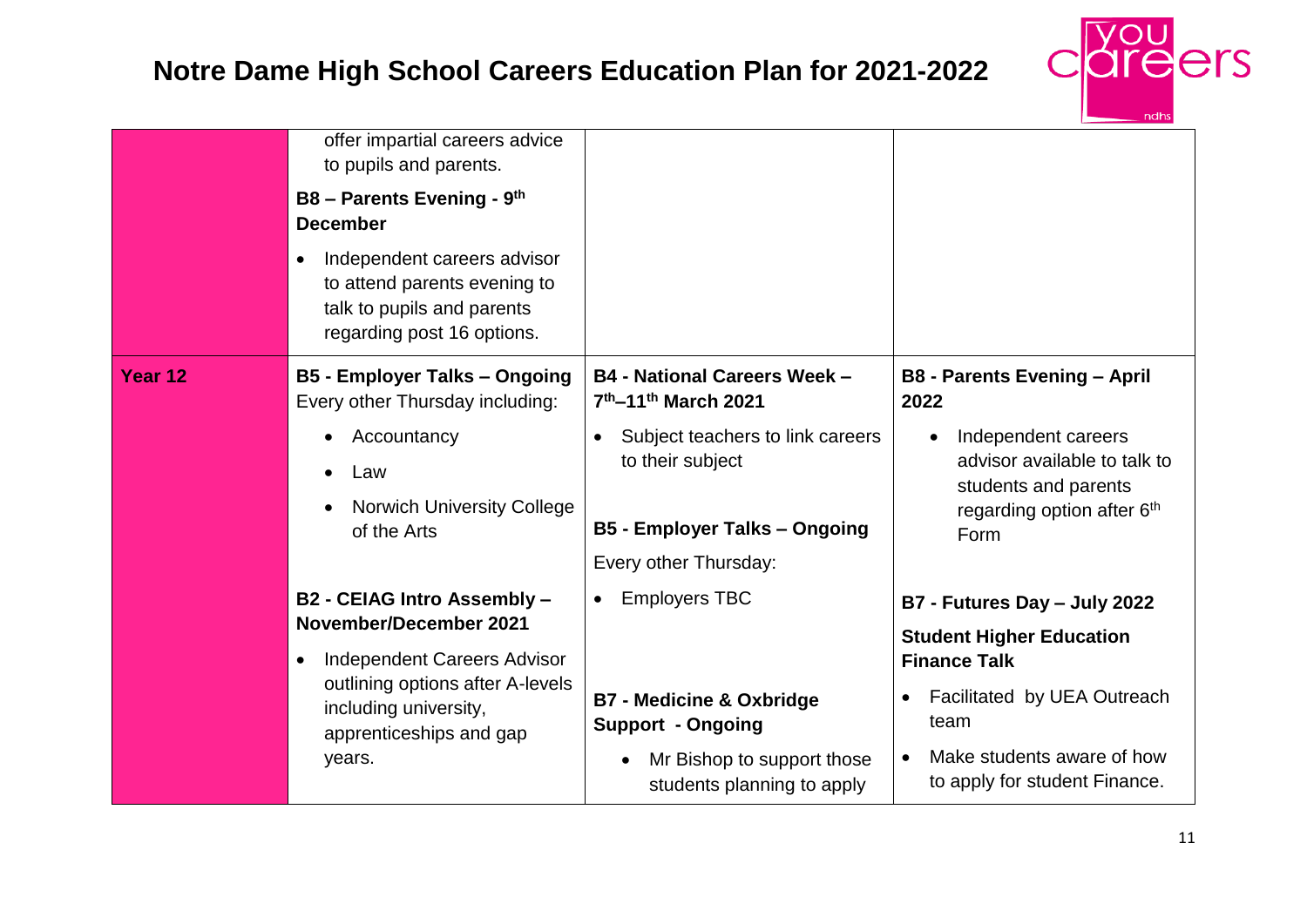

| Advise on work experience<br>$\bullet$<br>opportunities<br><b>B8 - Cause for Concern</b><br><b>Intervention - Ongoing</b><br>Independent careers advisor<br>$\bullet$<br>to see students referred from<br>Head of Year who are at risk<br>of not completing their 6 <sup>th</sup> form<br>programme.<br><b>B8 - Careers Advice - Ongoing</b><br>Pupils can self-refer for an<br>$\bullet$<br>appointment or via Head of<br>Year, Form Tutors, Pastoral<br>Staff can refer students for<br>one to one appointments with<br>the Independent Careers<br>Advisor | to Oxford or Cambridge<br>University, regarding<br>personal statement,<br>admissions test preparation.<br>Mr Bishop to support<br>$\bullet$<br>Medicine Group who meet<br>on a regular basis to<br>discuss admissions test,<br>work experience, personal<br>statements.<br>Invite previous students who<br>are studying medicine or<br>attended/attending Oxbridge<br>to offer advice and to talk<br>about their experiences.<br><b>B8 - Careers Advice - Ongoing</b><br>Pupils can self-refer for an<br>appointment or via Head of<br>Year, Form Tutors, Pastoral<br>Staff can refer students for<br>one to one appointments | Information on Maintenance<br>and tuition fee loans<br>Maintenance Grants &<br>University bursaries.<br><b>B7 - Norfolk Higher Education</b><br><b>Exhibition -</b><br>All students can attend event<br>at the UEA.<br>Talk to different universities<br>$\bullet$<br>about courses and university<br>life<br>Attend talks on application<br>process, finance, admissions<br>test.<br><b>B3 - Year 12 Mock Exam Results</b><br><b>Envelope Event - July 2022</b><br>Year 12 students to receive mock<br>exam results. |
|--------------------------------------------------------------------------------------------------------------------------------------------------------------------------------------------------------------------------------------------------------------------------------------------------------------------------------------------------------------------------------------------------------------------------------------------------------------------------------------------------------------------------------------------------------------|-------------------------------------------------------------------------------------------------------------------------------------------------------------------------------------------------------------------------------------------------------------------------------------------------------------------------------------------------------------------------------------------------------------------------------------------------------------------------------------------------------------------------------------------------------------------------------------------------------------------------------|-----------------------------------------------------------------------------------------------------------------------------------------------------------------------------------------------------------------------------------------------------------------------------------------------------------------------------------------------------------------------------------------------------------------------------------------------------------------------------------------------------------------------|
|--------------------------------------------------------------------------------------------------------------------------------------------------------------------------------------------------------------------------------------------------------------------------------------------------------------------------------------------------------------------------------------------------------------------------------------------------------------------------------------------------------------------------------------------------------------|-------------------------------------------------------------------------------------------------------------------------------------------------------------------------------------------------------------------------------------------------------------------------------------------------------------------------------------------------------------------------------------------------------------------------------------------------------------------------------------------------------------------------------------------------------------------------------------------------------------------------------|-----------------------------------------------------------------------------------------------------------------------------------------------------------------------------------------------------------------------------------------------------------------------------------------------------------------------------------------------------------------------------------------------------------------------------------------------------------------------------------------------------------------------|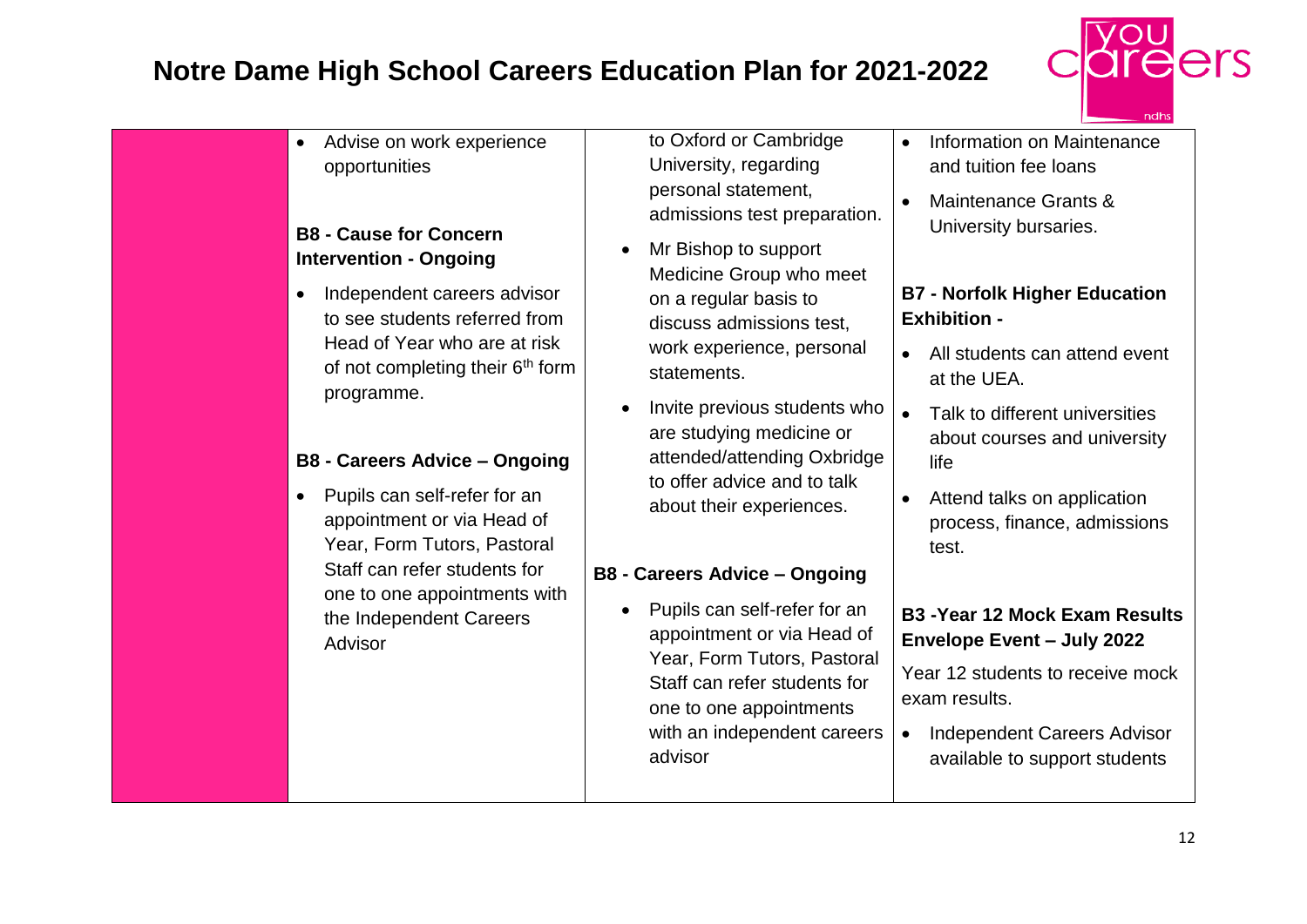

|                    |                                                       |                                                                                                                                                  | <b>B8 - Careers Advice - Ongoing</b><br>Pupils can self-refer for an<br>appointment or via Head of Year,<br>Form Tutors, Pastoral Staff can<br>refer students for one to one<br>appointments with an independent<br>careers advisor |
|--------------------|-------------------------------------------------------|--------------------------------------------------------------------------------------------------------------------------------------------------|-------------------------------------------------------------------------------------------------------------------------------------------------------------------------------------------------------------------------------------|
|                    |                                                       |                                                                                                                                                  | <b>B6 - Work Experience - July</b><br>2022<br>All students have the<br>$\bullet$<br>opportunity to self-refer a work<br>placement for one week with<br>an employer.                                                                 |
| Year <sub>13</sub> | <b>B5 - Employer/ Opportunity</b><br>Talks - Ongoing  | B8 - Parents Evening - 12th<br>January 2022                                                                                                      | B8 - A-level Results Day - 18th<br><b>August 20</b>                                                                                                                                                                                 |
|                    | Every other Thursday including:<br>Accountancy<br>Law | <b>Independent Careers Advisor</b><br>available to talk to students about<br>alternatives to going to university,<br>gap years, student finance. | <b>Independent Careers Advisor</b><br>$\bullet$<br>to attend A-Level results day to<br>offer advice and guidance to<br>any students who have not<br>achieved the entry                                                              |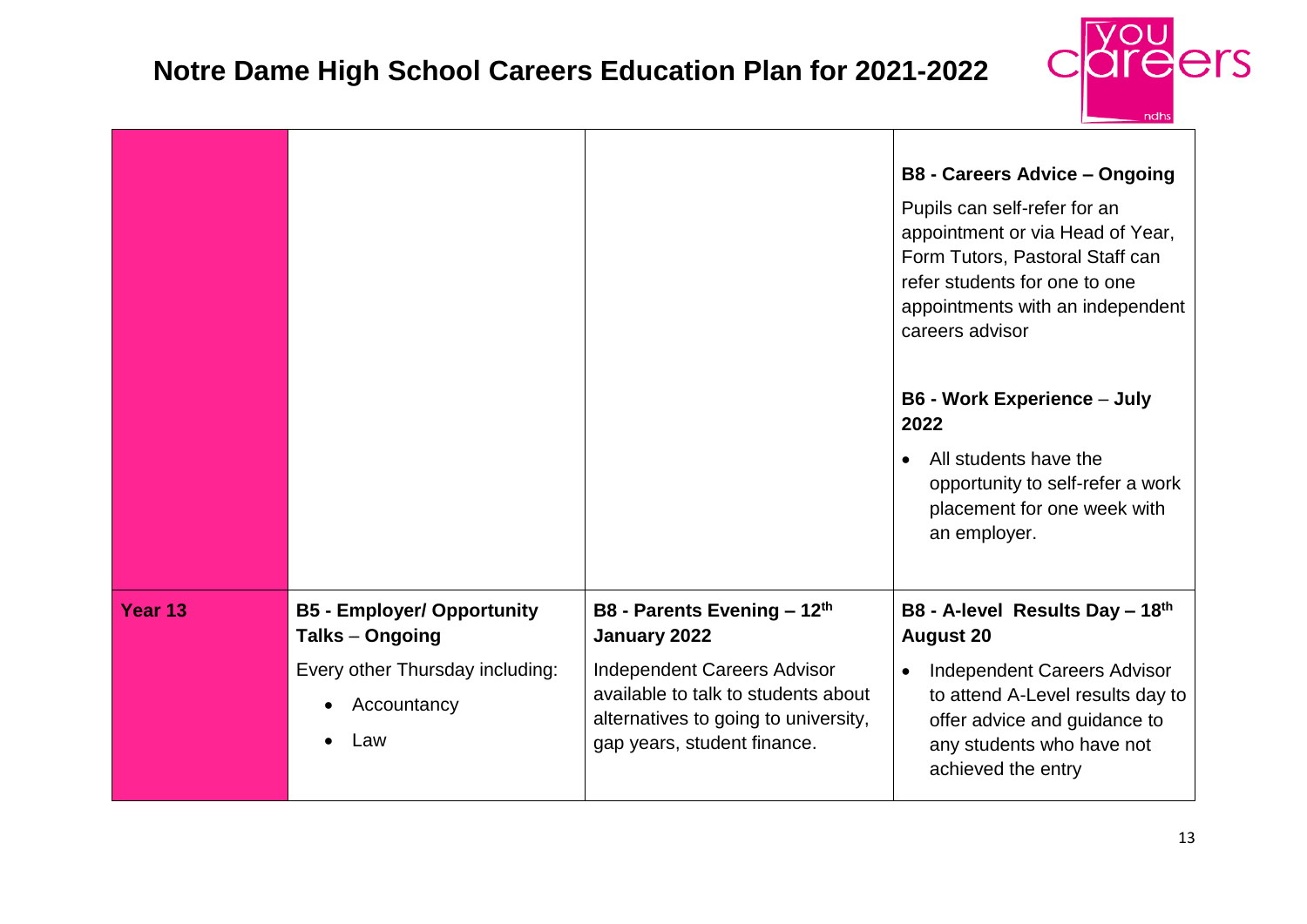

| <b>Norwich University College</b><br>$\bullet$<br>of the Arts                                                                                                                                                                                                                                                                      | <b>B4 - National Careers week -</b><br>7th-11th March 2022                                                                                                                                                                     | requirements for their<br>preferred destination. |
|------------------------------------------------------------------------------------------------------------------------------------------------------------------------------------------------------------------------------------------------------------------------------------------------------------------------------------|--------------------------------------------------------------------------------------------------------------------------------------------------------------------------------------------------------------------------------|--------------------------------------------------|
| <b>B8 - Careers Advice - Ongoing</b>                                                                                                                                                                                                                                                                                               | Virtual form time activity $-$<br>Careers quiz                                                                                                                                                                                 |                                                  |
| Pupils can self-refer for an<br>appointment or via Head of Year,<br>Form Tutors, Pastoral Staff can<br>refer students for one to one<br>appointments with an<br>independent careers advisor<br><b>B8 - NEACO Mentoring -</b><br>Ongoing<br>Mentoring selective<br>$\bullet$<br>students regarding Higher<br>Education progression. | B5 - Employer Talks - Ongoing -<br>Every other Thursday. Employers<br><b>TBC</b><br><b>B3 - Student Higher Education</b><br>Finance Talk - January via UEA.<br>How to apply<br>$\bullet$<br>Time scale<br><b>Tuition Loans</b> |                                                  |
|                                                                                                                                                                                                                                                                                                                                    | <b>B8 - Careers Advice - Ongoing</b>                                                                                                                                                                                           |                                                  |
|                                                                                                                                                                                                                                                                                                                                    | Pupils can self-refer for an<br>$\bullet$<br>appointment or via Head of<br>Year, Form Tutors, Pastoral<br>Staff can refer students for<br>one to one appointments                                                              |                                                  |